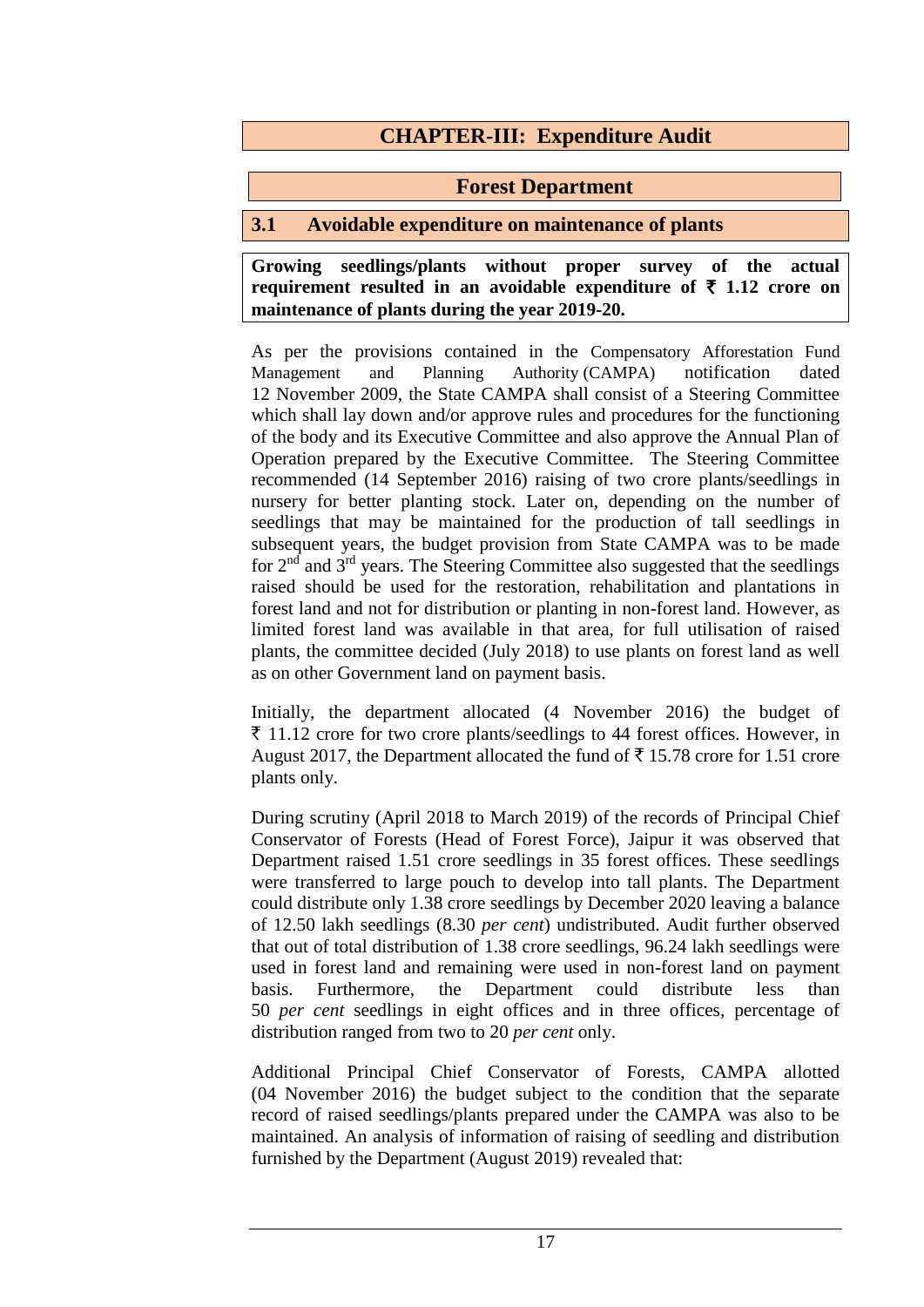- $\triangleright$  There was discrepancy of 7.79 lakh seedlings/plants in the closing stock figures of nine units<sup>1</sup> involving value of  $35.86$  lakh.
- $\triangleright$  In six units<sup>2</sup>, the closing balance of seedlings was shown in excess than actual closing stock.
- $\triangleright$  In three units<sup>3</sup>, number of seedlings shown to be distributed for departmental planting was more than that raised by the Department.
- $\triangleright$  In four units<sup>4</sup>, the cost of seedling/plant incurred was more than the per unit rate fixed by the Department.

The Department informed (June 2021) that above shortcomings have been rectified. However, no document in support of this claim had been furnished to Audit. It indicates that the Department did not maintain proper record of inventories. Thus, there is no assurance that the objective of the scheme of raising the plantation on the forest land was fulfilled as recommended by the Steering Committee of the State CAMPA.

Further, in respect of non-distributed seedlings, the Department also had to incur an avoidable expenditure of  $\bar{\tau}$  1.12 crore<sup>5</sup> on the maintenance of stock during 2019-20. The Department could have avoided maintenance expenditure of  $\bar{\tau}$  1.12 crore on 50.44 lakh seedlings (closing stock as of 31-03-2020) during 2019-20, had it been able to distribute the plants by the third year, in line with the decision taken by the committee in July 2018. Avoidable maintenance expenditure incurred during the year 2020-21 has been called for and is awaited (August 2021).

The matter was pointed out to the Department and reported to the Government (November 2020). The Government accepted the fact and replied (June 2021) that as on 31 December 2020, only 12.50 lakh plants are remaining and that they would be distributed by March 2021 and no amount will be spent on maintenance of these plants in next year. The reply of Department is not convincing as the Department could not provide figures of distributed plants upto March 2021 in the month of June 2021. Further progress is awaited (August 2021).

**.** 

<sup>1</sup> Chartargarh, Churu, Sri Ganganagar, Barmer, Sirohi, Alwar, Bundi, Chittorgarh, Jaipur wild.

<sup>2</sup> Ajmer, Tonk, Sawai Madhopur, Jaipur, Baran, Jaipur zoo.

<sup>3</sup> Ajmer, Baran, Jaipur zoo.

<sup>4</sup> Shri Ganganagar, Jaipur, Banswara, Jaipur Anusandhan.

<sup>5</sup> Maintenance expenditure (2019-20) =  $\overline{\xi}$  1.89 crore for 84.71 lakh seedlings, Maintenance cost per seedling:  $\bar{\tau}$  1.89 crore/0.85 crore=  $\bar{\tau}$  2.23, Balance of seedlings as on 31 March 2020 = 50,43,767

Avoidable expenditure on maintenance in 2019-20: ₹ 1.12 crore (50,43,767 X ₹ 2.23).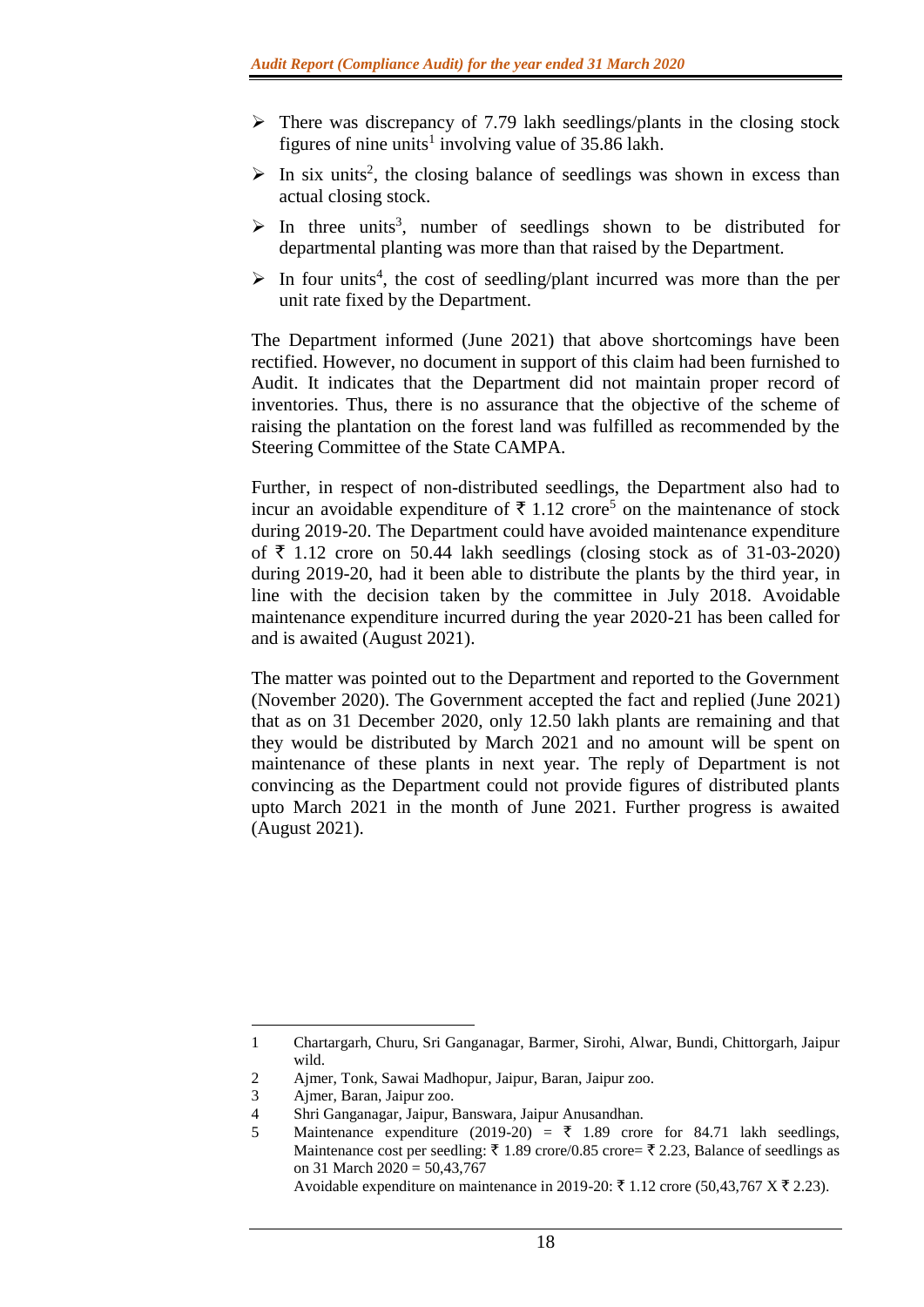# **Public Works Department**

#### **3.2 Irregular expenditure under Central Road Fund**

**In three divisions of Public Works Department, an expenditure of ₹ 11.06 crore was incurred from Central Road Fund on excess/extra items of road works without approval of the Ministry of Road Transport and Highways.**

The Central Road Fund (CRF) was established for the (i) development and maintenance of national highways; (ii) development of the rural roads; (iii) development and maintenance of other State roads including roads of inter-State and economic importance; (iv) construction of roads either under or over the railways by means of bridges and erection of safety works at unmanned rail-road crossings and (v) such projects as may be prescribed. The CRF is centrally sponsored non-lapsable scheme.

Rule 7 (3) of the Central Road Fund Rules 2014 stipulates that the technical and financial sanction of the work shall be accorded by the executive agency concerned and there shall not be any change in scope of work from those as per administrative approval.

Ministry of Road Transport and Highways (MoRTH), Government of India (GoI) directed (February 2013 and September 2016) that Regional Offices of the Ministry are empowered to accept variations in the Bill of Quantities (BoQ) items and to permit extra items up to five *per cent* over the amount for works plus the amount for contingencies provided in the sanctioned estimate. The proposals for such variations and/or extra items are to be submitted by the Chief Engineer (CE), National Highways (NH) of the State. Proposals, if any, beyond the delegation shall be prepared by the concerned CE and forwarded to the Ministry. The Public Works Department (PWD) instructed (March 2016) all field divisions that no extra items in CRF scheme will be considered.

Rule 352 of the Public Works Finance & Accounts Rules (PWF&AR) defines the scope of sanction wherein authority granted by a sanction to an estimate must on all occasions be looked upon as strictly limited by the precise objects which the estimate was intended to provide. Accordingly, any anticipated or actual savings on a sanctioned estimate should not, without special authority, be applied to carry out additional work not contemplated in the original project or fairly contingent on its actual execution.

During the scrutiny of the records of PWD Divisions, following cases of irregular expenditures under CRF were noticed:

*3.2.1* The MoRTH, GoI issued (March 2017) Administrative and Financial (A&F) sanction of ₹ 47.78 crore for Rehabilitation of Raipur-Mundla-Garwara-Dubliya-Karodiya-Sunel-Sirpoi road upto Bhawanimandi Border<sup>6</sup>. PWD, Zone Kota issued (April 2017) technical sanction for  $\bar{\tau}$  47.78 crore.

**<sup>.</sup>** 6 (MDR-214) km 0/00 to 20/00 (Job No. CRF/892/RJ/2016-17).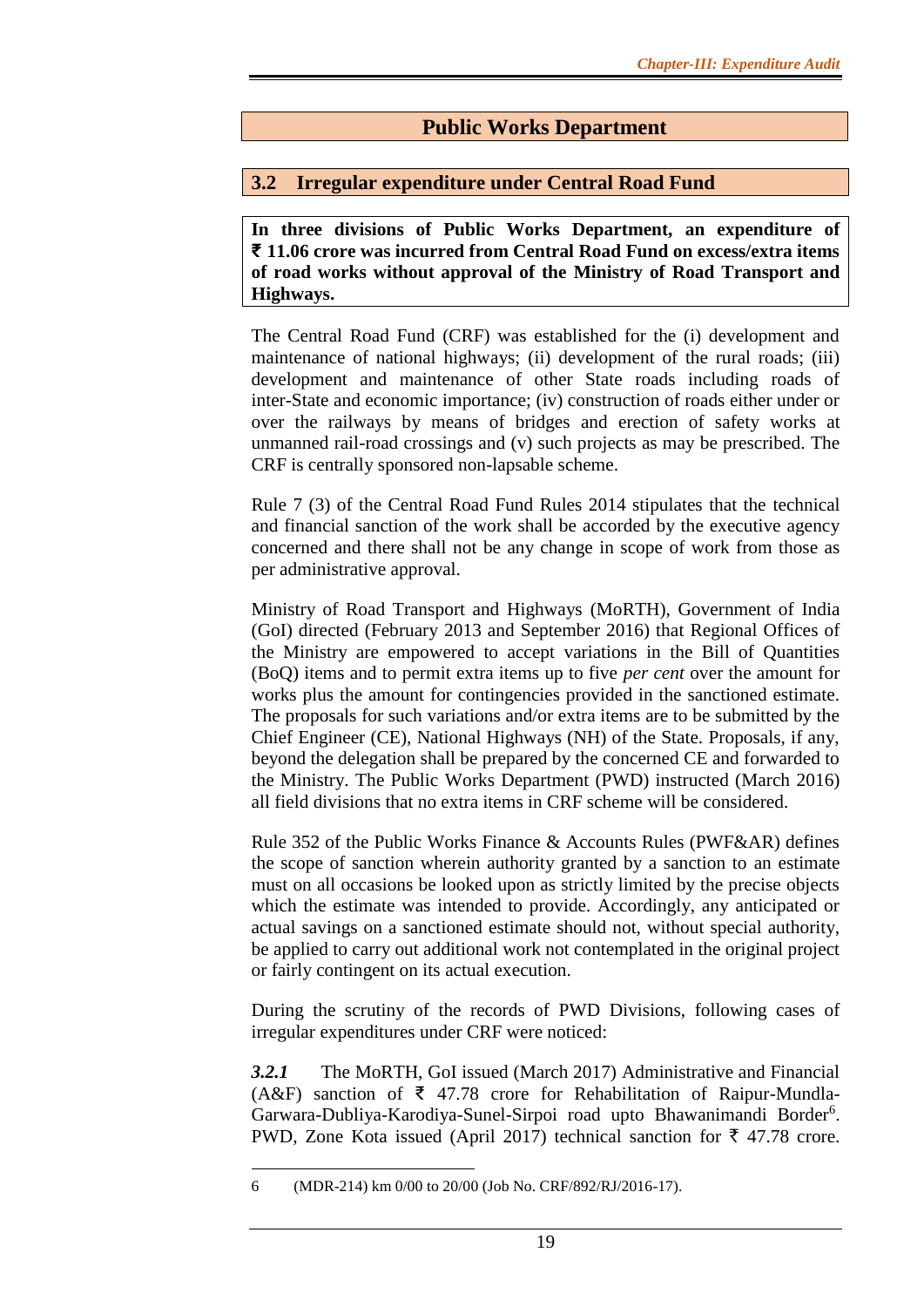PWD (NH), Jaipur conveyed (July 2017) the sanction of Empowered Board for  $\bar{\tau}$  36.29 crore (19.24 *per cent* below Schedule 'G'). PWD Division-I, Jhalawar issued (July 2017) work order with stipulated date of commencement and completion as 28 August 2017 and 27 November 2018 respectively. The Contractor had been paid  $\bar{\bar{\xi}}$  41.43 crore (October 2019).

Test check (December 2019) of records of PWD-I, Jhalawar revealed that the Division executed additional work (construction of bypass in Sirpoi village), which was not contemplated in the original A&F sanction, from the savings achieved due to tender discount. This has resulted in irregular expenditure of ₹ 5.14 crore<sup>7</sup> as excess items without approval of MoRTH.

On being pointed out (April 2020), the State Government accepted the facts and stated (August 2020 and March 2021) that sanction for extra items has been received from State Government. This is not tenable in view of CRF Rules and MoRTH guidelines which require sanction of the MoRTH before execution of work whereas the State Government took decision at its own level.

*3.2.2* MoRTH, GoI issued (December 2015) administrative sanction for construction and upgradation to 10m wide Cement Concrete (CC) Pavement on Suratgarh-Srivijaynagar-Anupgarh Road 56.450/00-96.00 km and link road to Jaitsar (3 km) in District Sri Ganganagar.

Financial sanction of  $\bar{\tau}$  166.02 crore was issued (December 2015) under CRF. Technical sanction was accorded (April 2016) by the PWD, Zone Bikaner for ₹ 166.02 crore. Empowered Board sanctioned the work of ₹ 160.25 crore @ 2.29 *per cent* below Schedule 'G'. PWD, Division Suratgarh issued (August, 2016) the work order to a contractor with the stipulated date of commencement and completion as 12 August 2016 and 11 February 2018 respectively. The contractor had been paid  $\bar{\tau}$  149.68 crore.

The contractor carried out the work of Suratgarh to Srivijaynagar road only and consented to be paid for the work he had completed by de-scoping Jaitsar (three km) road as the land was under the General Reserve Engineer Force (GREF) Department and was not released by the GREF. During the stipulated period of this work, the Jaitsar link road of three km was constructed and maintained by the GREF. Thus, this Jaitsar link road was de-scoped from the work.

Due to de-scoping of the link road to Jaitsar, the quantities of works in technical estimates were required to be revised. However, the deviation statement was prepared without recasting the estimates and un-executed items/less executed items were shown as savings, without considering the fact that Jaitsar road (three km) was not constructed/executed and these savings were utilised for widening of road at 90/500 to 95 km and ramp work at 94/0 to 95/0 km in Srivijaynagar.

**<sup>.</sup>** 7 ₹ 41.43 crore (paid to contractor *vide* 13th Running and Final bill) (-) ₹ 36.29 crore (Work Order amount) = ₹ 5.14 crore.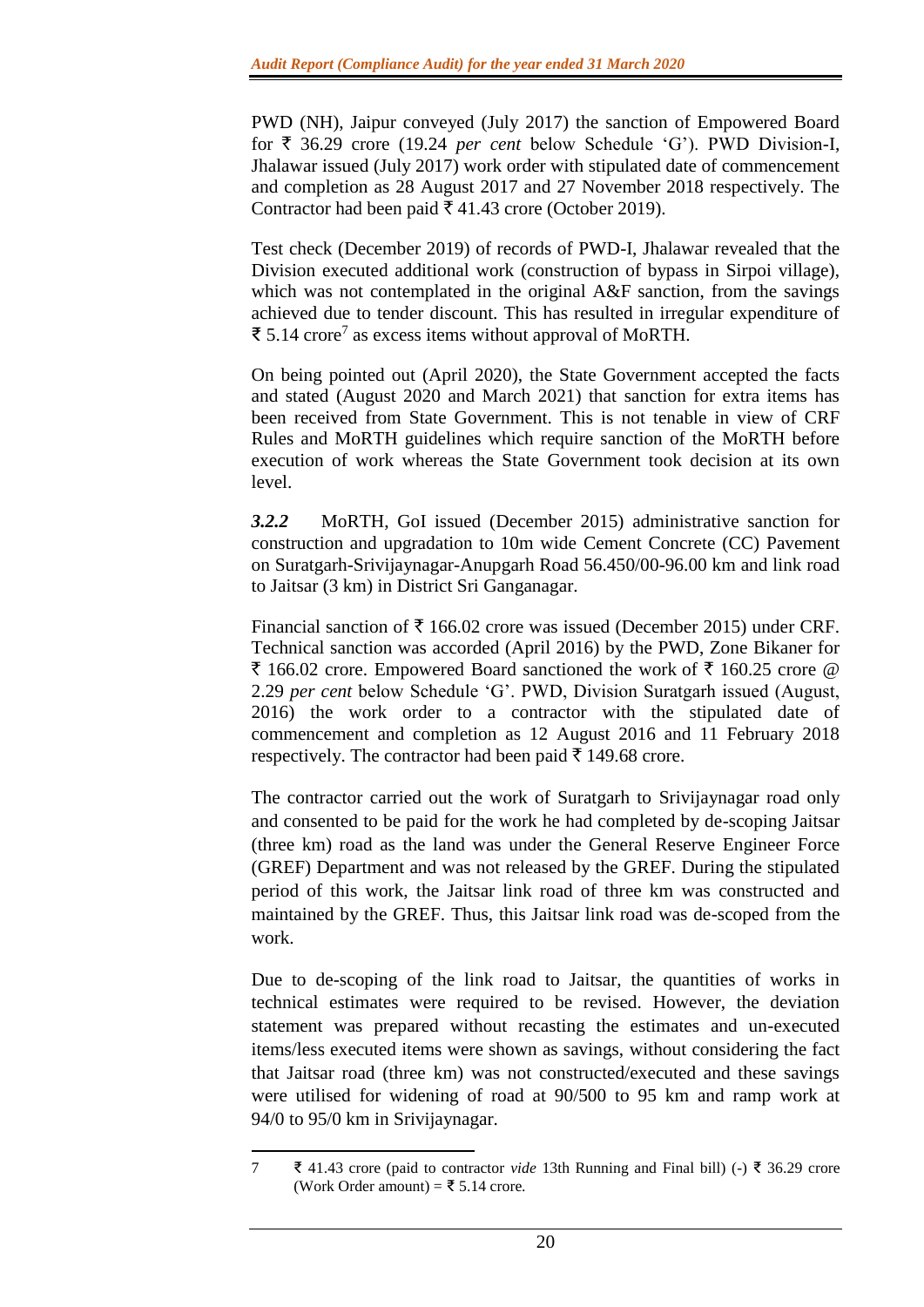On being pointed out (September, 2020) the State Government stated (March, 2021) that the works of widening of road at 90/500 to 95 Km and ramp work at 94/0 to 95/0 in Srivijaynagar were carried out because of the necessity of these works. Reply is not tenable as the scope of the work cannot be changed.

Thus, the savings due to non-execution of Jaitsar road work was utilised for executing excess quantities amounting to  $\bar{\tau}$  4.32 crore. The expenditure incurred on excess quantities was irregular in the absence of competent approval.

*3.2.3* The MoRTH, GoI, issued (September 2016) Administrative and Financial (A&F) sanction of  $\bar{\xi}$  28.98 crore for construction of 4-lane cement concrete road for SH-7D km. 115/550 (Hospital Choraha) to km. 119/050 (Ladnu Phatak) and SH-60 km. 162/200 (Nagaur Phatak) to km. 164/0 (Madina Masjid) in Deedwana. PWD (Technical), Zone Ajmer issued (January 2017) technical sanction for  $\bar{\tau}$  28.98 crore. PWD (NH), Jaipur conveyed (March 2017) the sanction of Empowered Board for  $\bar{\tau}$  25.44 crore @11.13 *per cent* below Schedule "G" in favour of the contractor. PWD, Division Deedwana issued (April 2017) work order with stipulated date of commencement and completion as 23 April 2017 and 22 July 2018 respectively. The contractor had been paid ₹ 26.00 crore<sup>8</sup>.

Test check (October 2019) of records of the PWD, Division Deedwana revealed that the division executed additional work, which was not contemplated in the original A&F sanction and incurred irregular expenditure of ` 1.60 crore without approval of MoRTH as detail in **Table 3.1:**

| Sl. No.      | <b>Name of roads</b> |        | <b>Item of work</b>          | <b>Quantity</b> | Rate           | <b>Expenditure</b>                |
|--------------|----------------------|--------|------------------------------|-----------------|----------------|-----------------------------------|
|              |                      |        |                              | executed        | $(in \bar{x})$ | $(in \bar{z})$                    |
|              |                      |        |                              | (cum)           |                | $\left(\text{column } 5x4\right)$ |
| $\mathbf{1}$ | $\overline{2}$       |        | 3                            | $\overline{4}$  | $\overline{5}$ | 6                                 |
| 1.           | Ram Mandir to        |        | Granular Sub-Base:           |                 |                |                                   |
|              | Fuwara               | Circle | Road                         | 929.96          |                |                                   |
|              | Road                 |        | Ramps                        | 66.82           |                |                                   |
|              |                      |        | Shoulders                    | 324.57          |                |                                   |
|              |                      |        |                              | 1,321.35        | 250            | 3,30,338                          |
|              |                      |        | Plain Cement Concrete:       |                 |                |                                   |
|              |                      |        | Road                         | 929.96          |                |                                   |
|              |                      |        | Ramps                        | 269.49          |                |                                   |
|              |                      |        |                              | 1,199.45        | 2,900          | 34,78,405                         |
|              |                      |        | <b>Cement Concrete:</b>      |                 |                |                                   |
|              |                      |        | Road                         | 1,205.44        |                |                                   |
|              |                      |        | Ramps                        | 310.36          |                |                                   |
|              |                      |        |                              | 1,515.8         | 5,032.27       | 76,27,915                         |
| 2.           | Baliya               | Road   | Granular Sub-Base            | 445.77          | 250            | 1, 11, 443                        |
|              | Ramps                |        | <b>Plain Cement Concrete</b> | 446.45          | 2900           | 12,94,705                         |
|              |                      |        | <b>Cement Concrete</b>       | 618.29          | 5,032.27       | 31,11,402                         |
| Total        |                      |        |                              |                 |                | 1,59,54,208                       |

**Table 3.1**

**.** 8 ₹ 24.90 crore upto final bill and ₹ 1.10 crore for Price Escalation Bill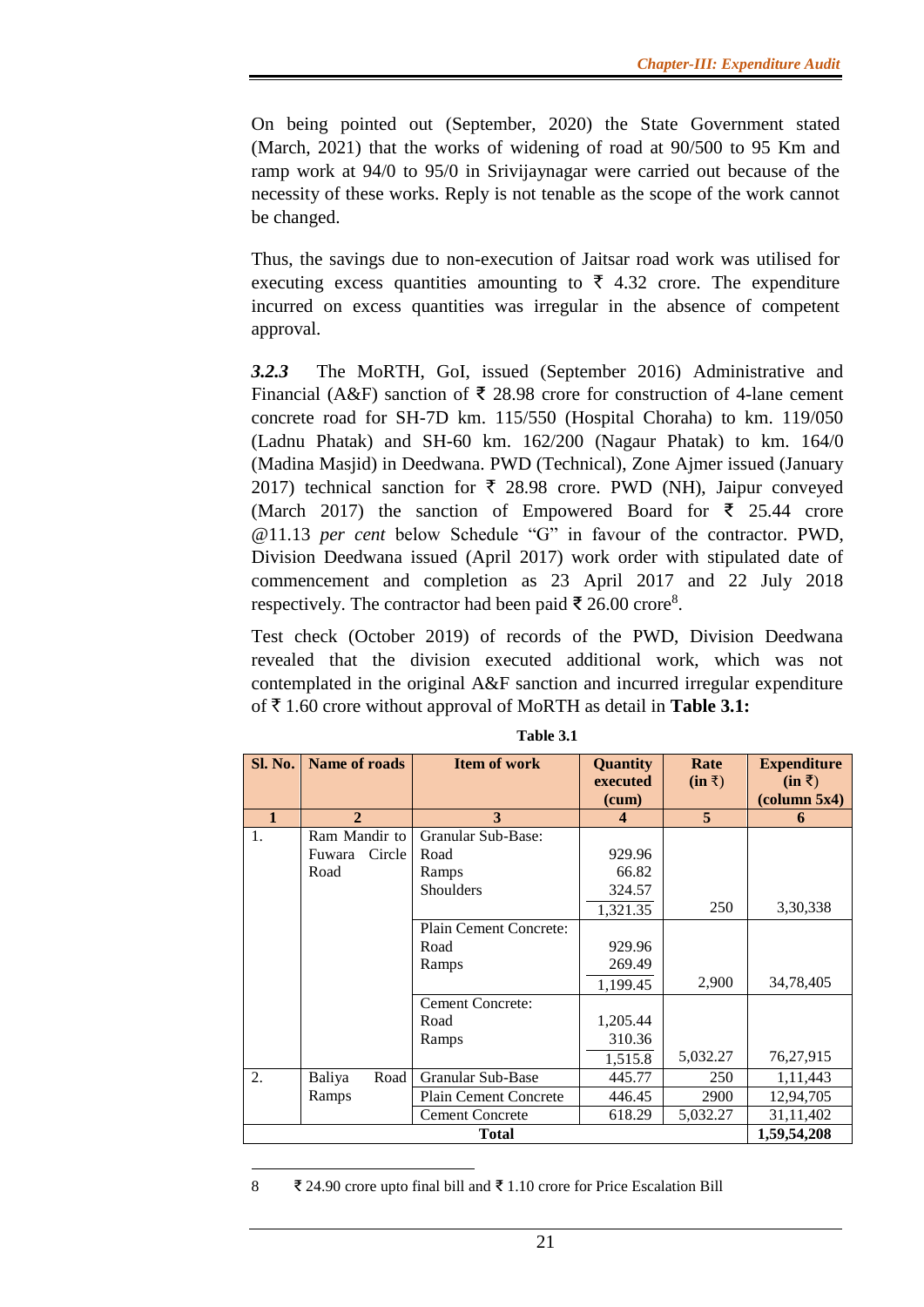On being pointed out (February 2021), the State Government stated (July 2021) that the additional works were executed to solve the problem of water logging in the area after approval by the State Government. This is not tenable, as approval of MoRTH was not taken for the additional works as required under CRF Rules, 2014.

Thus, the expenditure of  $\bar{\tau}$  1.60 crore incurred on excess/extra items without approval of the MoRTH was irregular.

*3.2.4 Conclusion*

As per the CRF guidelines, the sanction for the excess/extra items to be executed was to be taken from MoRTH. However, as evident from the cases above, the State Government took decisions at its own level. It reflects the lack of internal controls on the part of Department to ensure compliance with the procedure prescribed for CRF fund. This was not in line with the objective of utilising the fund on targeted items.

*The State Government should ensure that excess/extra items may be allowed only after the approval of MoRTH in future.* 

**Industries Department**

### **3.3 Blocking of funds due to laxity of decision**

**Failure of Government and Urban Improvement Trust to ensure timely action at various stages resulted in blocking of ₹ 2.09 crore which deprived the beneficiaries of the intended benefit.**

To provide residences to economically weaker section (EWS) and Lower Income Group (LIG) in Bhiwadi area, Urban Improvement Trust (UIT) proposed and approved (September 2009) Rajeev Gandhi Enclave Residential Scheme. Administrative and Financial sanction of  $\bar{\tau}$  30.90 crore for construction of 1,000 dwelling units (DUs) {700 DUs for economically weaker section (EWS) and 300 DUs for Lower Income Group (LIG)} at Bhiwadi was issued (November 2009) by Urban Development Department (UDD) Government of Rajasthan.

The work order for construction of 224 DUs out of 700 DUs for EWS was awarded (May 2010) in favour of M/s Divija Infrastructure Private Limited (contractor) at the rate of 7.5 *per cent* above Basic Schedule of Rates amounting to  $\bar{\tau}$  6.12 crore with the stipulated dates of commencement and completion as 5 June 2010 and 4 September 2011 respectively. The contractor started the work after four months (October 2010) due to delay in the supply of structural and working drawings by the department.

During scrutiny (August 2019) of records of Bhiwadi Integrated Development Authority (BIDA), Bhiwadi (erstwhile UIT Bhiwadi) it was noticed that due to non-availability of approach road and other hindrances at the site, the contractor stopped the work in September 2011. The contractor again started the work in March 2012 but stopped in the same month (after executing work